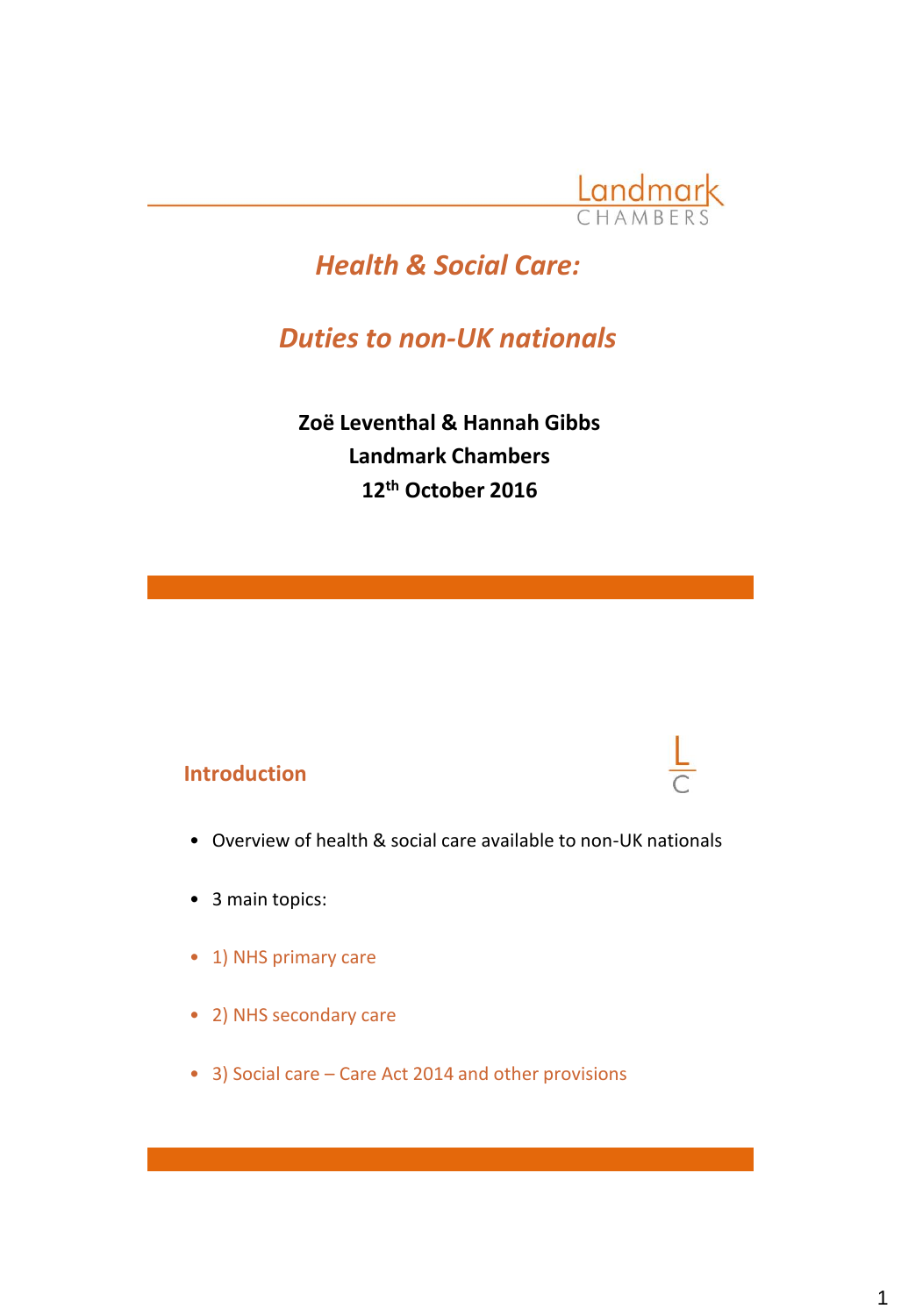### **NHS introduction**



- Starting point: s 1(3) of the NHS Act 2006
- *"…free of charge"* at point of delivery
- except where charges expressly provided for, incl for those not "ordinarily resident": s 175 2006 Act
- Distinction between primary and secondary care in terms of "ordinary residence" and charging

### **NHS primary care: GP services**

- No regulations permitting charges for GP services
- GPs contractually obliged to provide primary care services to registered and temporary patients (+ emergency / out of hours, etc) (see regs 17-19)
- pursuant to their contract with NHS England
- *National Health Service (General Medical Services Contracts) Regulations 2015/1862* (**"GMS Regs"**)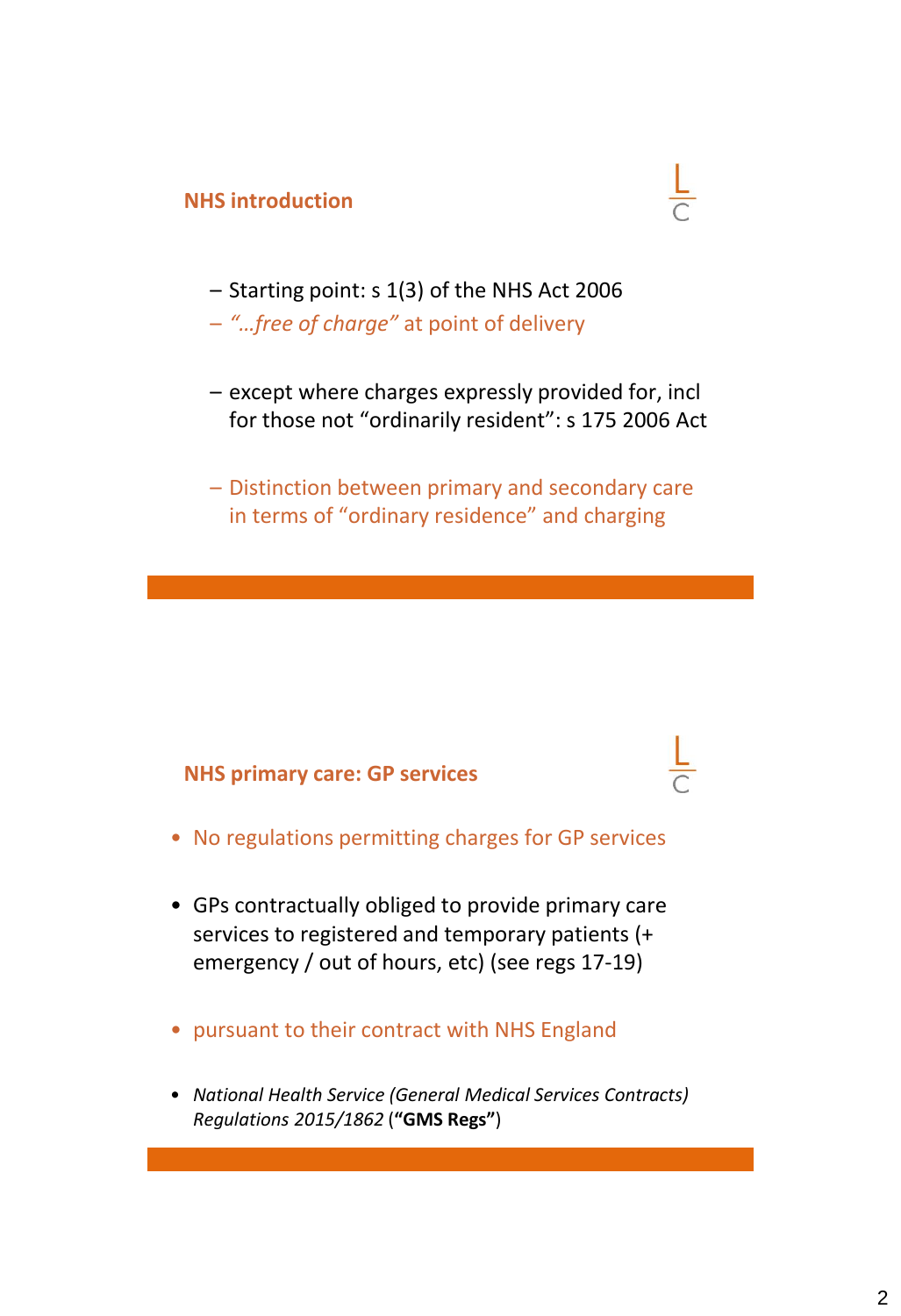### **NHS primary care: GP services (2)**

- Who can be a registered or temporary patient?
- No requirement for "ordinary residence"
- GP practice has discretion to accept anyone no matter what their immigration status – as a registered patient (if list is open) (Sch 3 para 18) or temporary patient (Sch 3 para 20), if their list is open
- Registered patients: can accept those outside GP's practice area, but GP has discretion to refuse to register if not in area, or in outer boundary of area (Sch 3 para 21)

### **NHS primary care: GP services (3)**

- Temporary patient anyone who intends to stay resident in the practice area for more than 24 hours and less than 3 months;
- Either because temporarily resident in the area and not receiving essential services elsewhere locally, or
- Because "moving from place to place and not for the time being resident in any place" Sch 3 para 21
- For the period of temporary residence (up to 3 months) (but can be terminated sooner: Sch 3 para 20)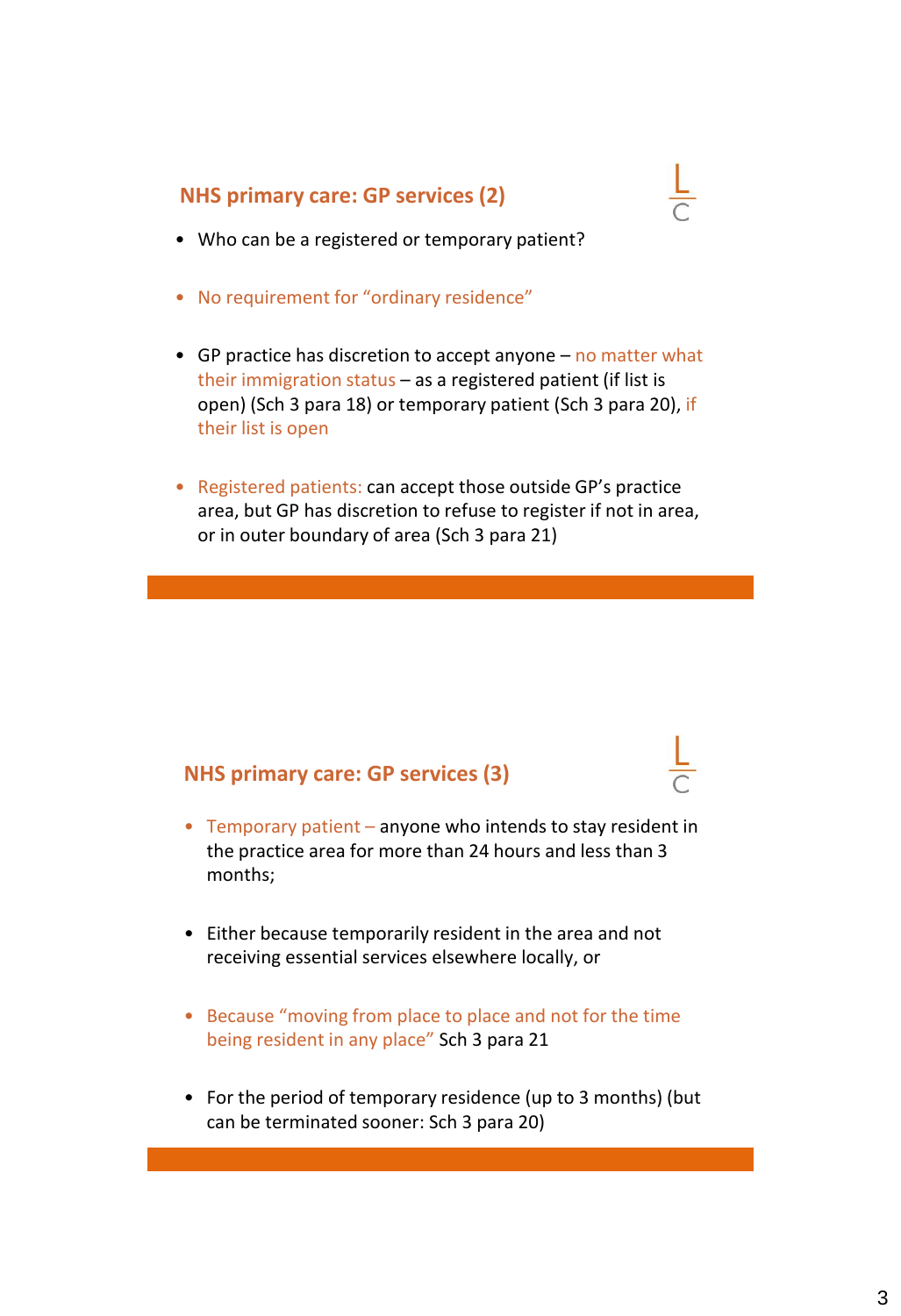### **NHS primary care: GP services (4)**



• Otherwise, GP can only refuse application to join practice list (when its list is open):

"*if the contractor has reasonable grounds for doing so which do not relate to the applicant's age, appearance or disability or medical condition, gender or gender reassignment, marriage or civil partnership, pregnancy or maternity, race, religion or belief, sexual orientation or social class"* (Sch 2 para 21 GMS Regs)

• must give reasons for doing so, in writing, within 14 days (Sch 3 para 21)

### **NHS primary care: GP services (5)**

- GP services to patients not dependent on immigration status
- Charging:
	- General prohibition on GP practice charging for services to all patients: see reg 24 GMS regs;
	- except NB reg 24 (3) and (4) where reasonable doubts about patient's claim if not produced medical card on request, can demand a reasonable fee for the services in question
	- detailed exceptions in regulation 25 only
	- no basis to charge those not ordinarily resident in UK (no regs under s 175 NHS Act which permit this)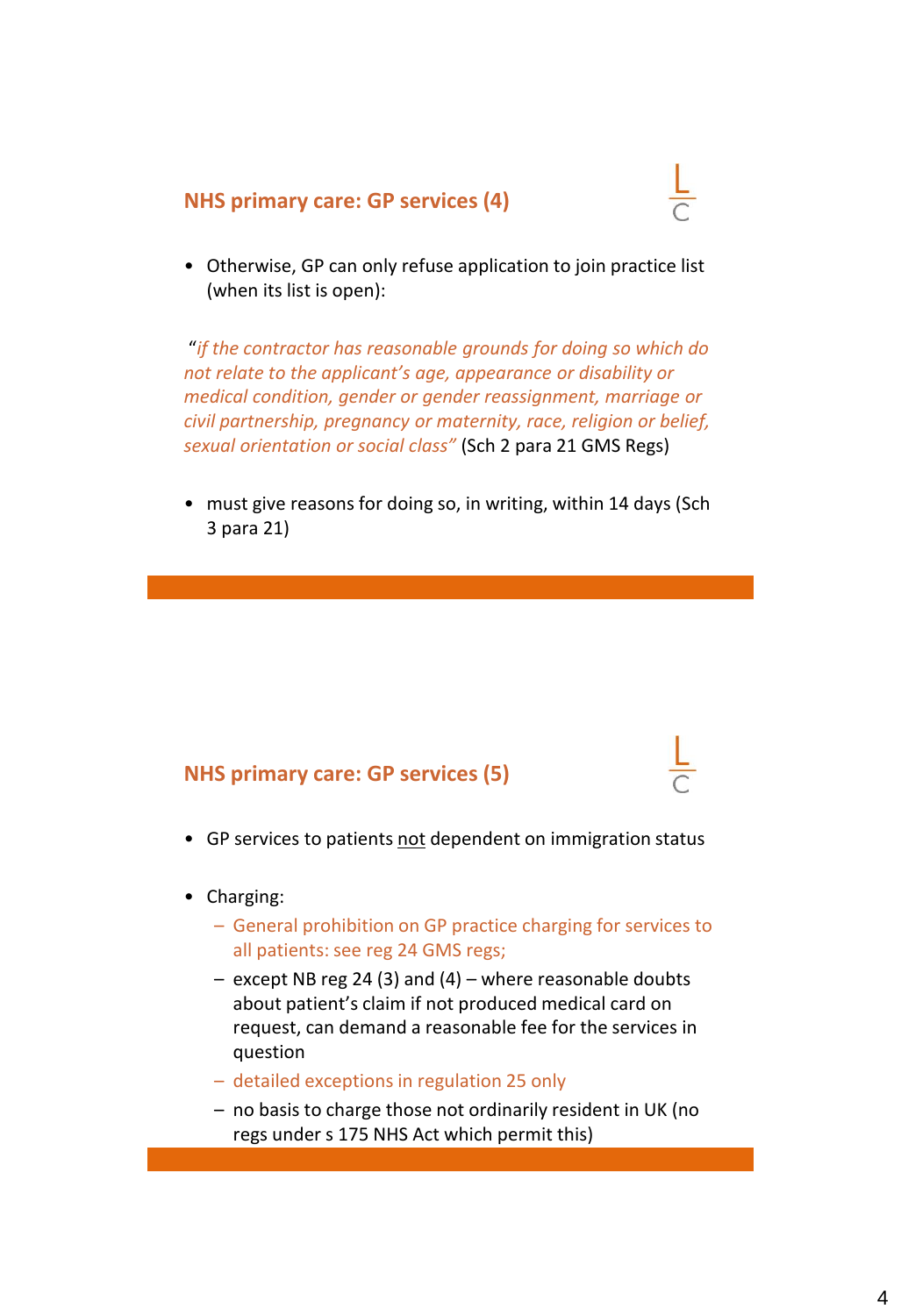#### **NHS secondary care**

- *NHS (Charges to Overseas Visitors) Regulations 2015* made under s 175 2006 Act
- "overseas visitor" = person not ordinarily resident in UK
- apply to "relevant services" = services provided by an NHS foundation trust, NHS trust or a local authority exercising its public health functions under s 2B NHS Act
- i.e. hospital services mainly (not continuing care but NB DoH consultation in 2016\*)
- But subject to "exempt services" and "exempt persons" no charges can be made for either

### **NHS secondary care (2)**

- DoH Guidance: *Guidance on implementing the overseas visitor hospital charging regulations 2015* (February 2016)
- 4 stage decision-making process:
- 1) NHS body should determine whether P insured by another member EEA state – UK can then recover cost of treatment even if patient ordinarily resident in UK or otherwise exempt
- 2) NHS body should determine whether ordinarily resident in UK; if is, then patient should not be charged;
- 3) If not ordinarily resident or EEA insured, is service or person exempt?
- 4) If not, charges should be made (whether prior payment depends on urgency of treatment & HRA issues: see Guidance §8.1-5)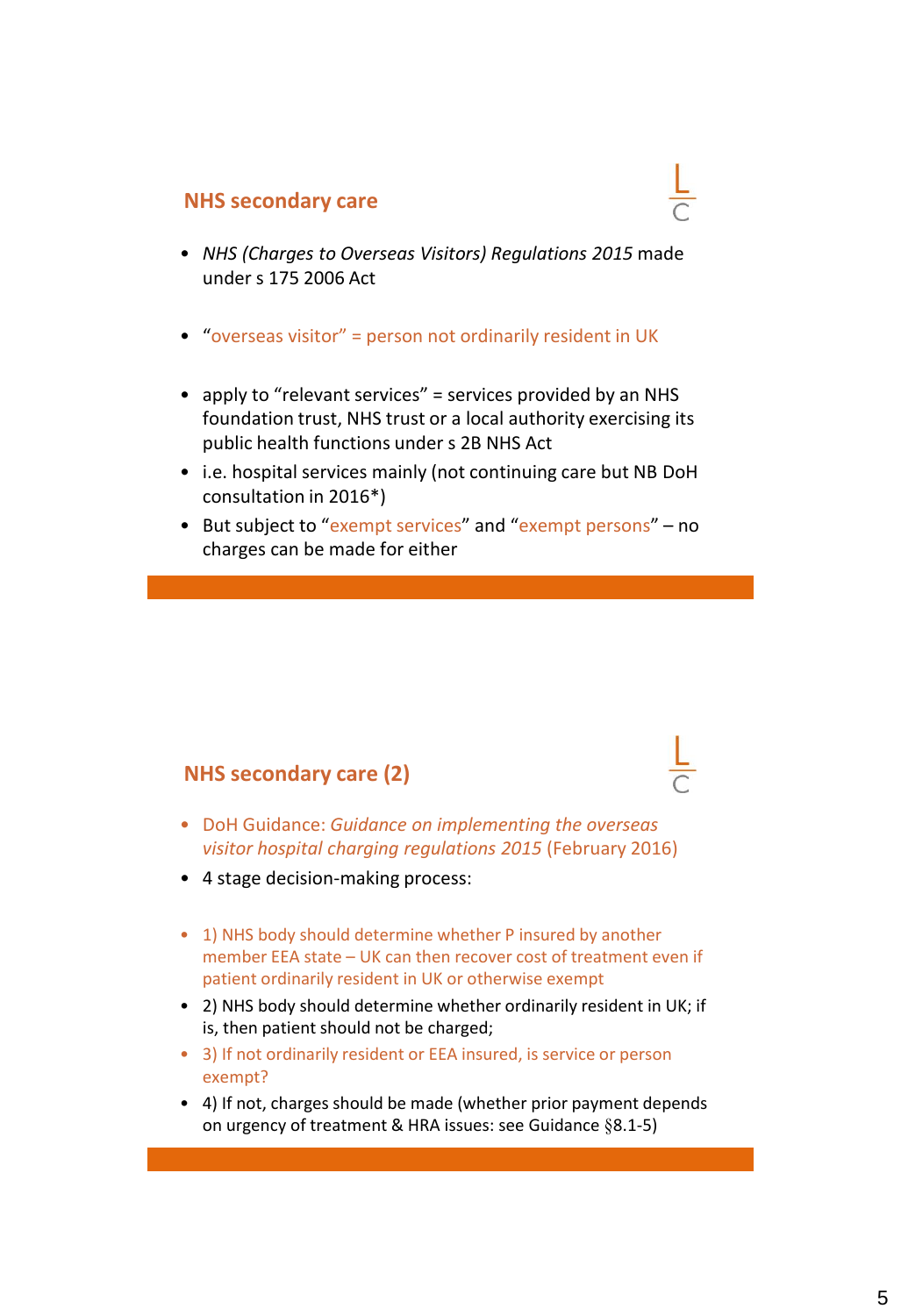### **NHS secondary care (3)**

- Who is not "ordinarily resident"? undefined in Regs/Act; see *A v Secretary of State for Health* [2009] EWCA Civ 225
- Now: s 39 Immigration Act 2014 (6 April 2015) :
	- A person who requires leave to enter or remain in UK and does not have it;
	- A person who has leave to enter or remain in UK for a limited period.
	- = not ordinarily resident
- So, a non-EEA national must have ILR to be ordinarily resident
- Asylum seekers or failed asylum seekers will not be OR
- See Guidance §3.4-3.10: criteria for ordinary residence

### **NHS secondary care (4): Exempt persons**

- Part 4 of Regs exempt persons (see Guidance Ch 1):
- Vulnerable patients / detainees:
	- refugees, asylum seekers, persons in receipt of asylum support, failed asylum seekers receiving s 4 support or care and support under Care Act 2014;
	- looked after children, trafficking victims (and suspected victims),
	- persons detained for compulsory treatment, prisoners and immigration detainees;
	- and overseas visitors granted leave outside rules with "exceptional humanitarian reasons" for treatment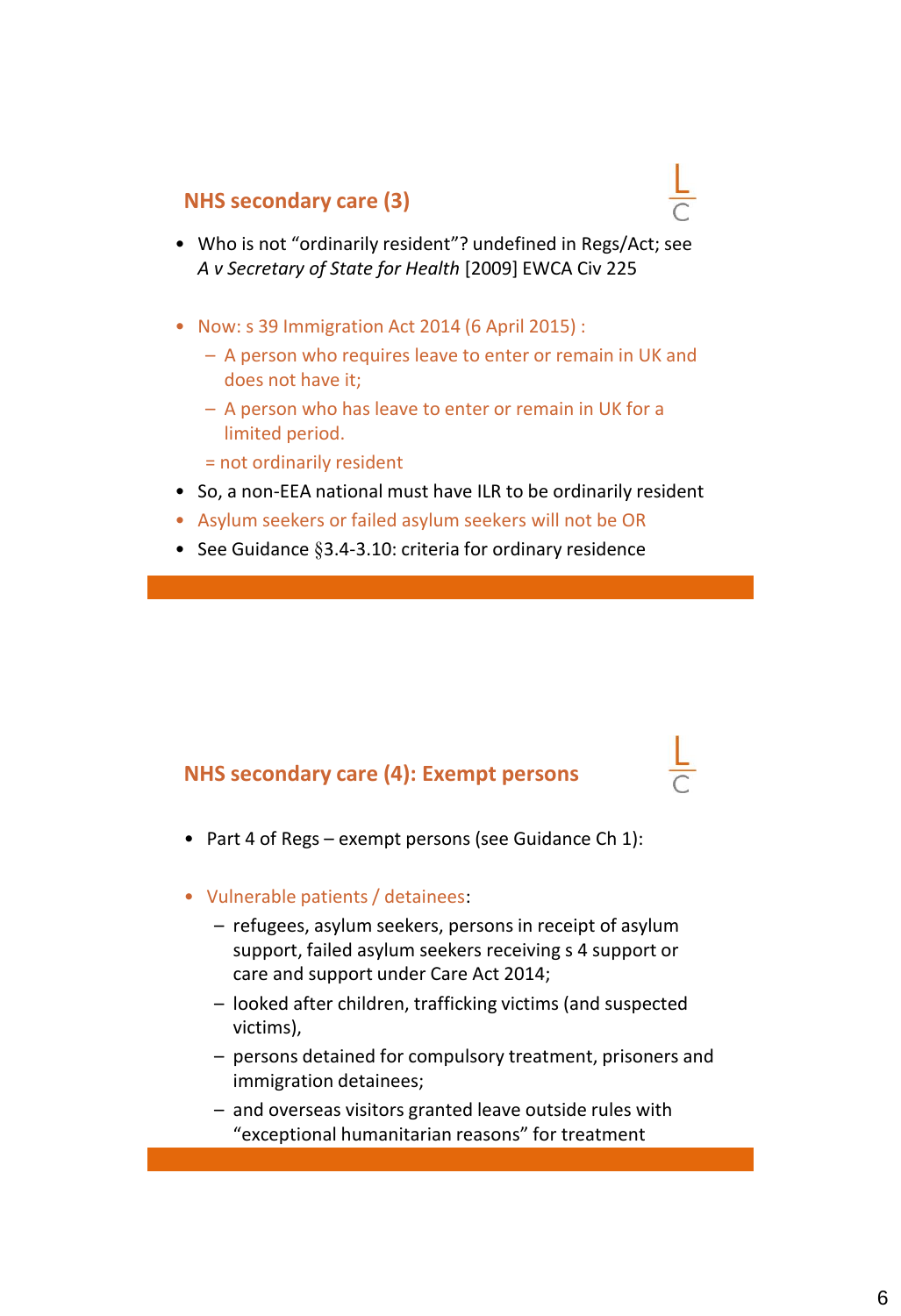## **NHS secondary care (5): Exempt persons**



- EEA nationals with EHIC, PRC or S2 form or UK issued S1 form + spouses, civil partners and children
- Non EEA nationals who have paid the "immigration health charge": reg 10 (payable with immigration application for more than 6 months visa)
- UK government employees and war pensioners
- Others covered by reciprocal health agreements

### **NHS secondary care (6) – exempt services**

- Regulation 9 and Sch 1 relevant services exempt from charges (see detailed list).
- In summary:
	- A&E (but not once in-patient or at an outpatient appt)
	- Family planning services
	- Diagnosis and treatment of a condition in Sch 1 (e.g. HIV, malaria, measles, TB etc)
	- Diagnosis and treatment of STIs
	- Services for conditions caused by torture, FGM, domestic or sexual violence

*"provided that the overseas visitor has not travelled to the UK for the purposes of seeking that treatment"*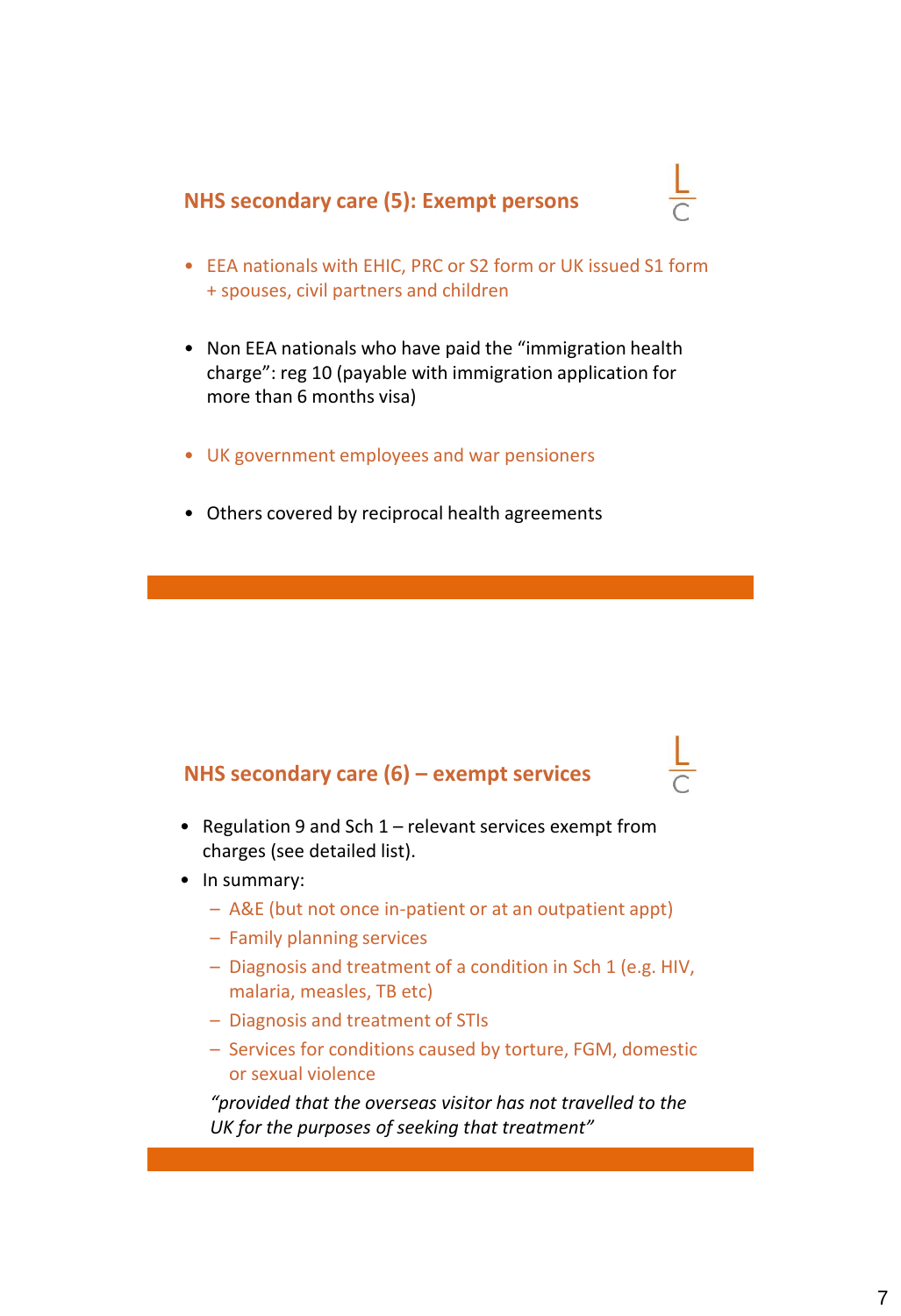# **NHS secondary care (7): refugees / trafficking**



• Regulation 6:

 $016 \text{ nd}$ 

- If an asylum seeker received non-exempt services before making his or her application for asylum (or temporary protection or humanitarian protection), and is then granted asylum;
- S/he is to be treated as though s/he was exempt at the time the services were received;
- Therefore, no charges should then be made or recovered, or if already recovered, they should be repaid in accordance with regulation 5
- The same applies to trafficking victims not yet identified as such when they received services, and see reg 6A for FGM

# **NHS secondary care (8) – other points to note**

- Duty of enquiry to establish whether exemption should apply is on NHS body: reg 3(2)
- If charge does apply, NHS body is under an obligation to make and recover charges: regulation 4 – no discretion
- Each NHS body (where more than one) must make and recover charges for the relevant services it provides: reg 3(3)
- Patient confidentiality guidance and see *W v SS for Health*  [2015] EWCA Civ 1034 (passing info to HO - SC pending)<br>https://www.gov.uk/government/uploads/system/uploads/attachment\_data/file/507694/Overseas\_chargeable e/507694/Overseas chargeable patients 2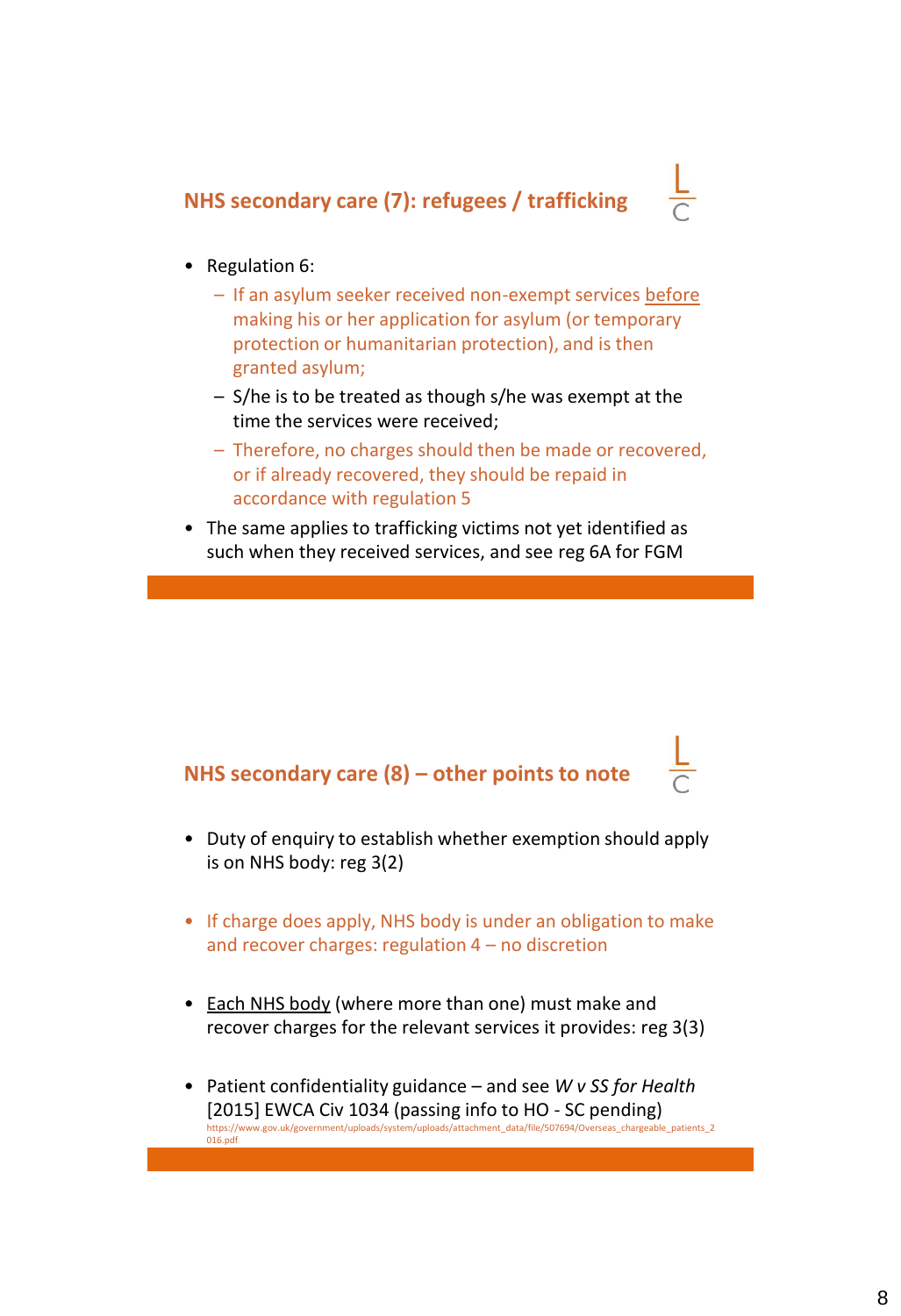#### **Social care: duties to non-UK nationals**



• What access does a "person subject to immigration control" (PSIC) have to adult social care?

1) Could the PSIC be entitled to a local authority service under the legislation governing that service, including any PSIC special hurdle? If no, usually the end of the matter.

2) If PSIC is otherwise entitled, does the service fall within list of barred services and if so, is the PSIC an ineligible person under Sch 3 NIAA 2002?

3) If barred, is the provision of the barred service necessary to avoid a breach of the PSIC's ECHR or EU rights?

4) If not, is the PSIC entitled to "packing up" accommodation / assistance (SI 2002/3078)?

### **Social care: the Care Act 2014 (1)**

• S 21 Care Act: local authority prevented from providing "care and support" to an adult PSIC or preventative services under s 2 where:

> *"needs or future needs have arisen solely* (a) *because the adult is destitute or (b) because of the physical effects or anticipated physical effects of being destitute"*

- Who is a PSIC? Very broadly defined
	- A non-EEA national
	- Who requires leave to enter or remain and doesn't have it
	- Has leave to enter or remain subject to condition that he does not have recourse to public funds
	- or under a maintenance undertaking or Sch 4 para 17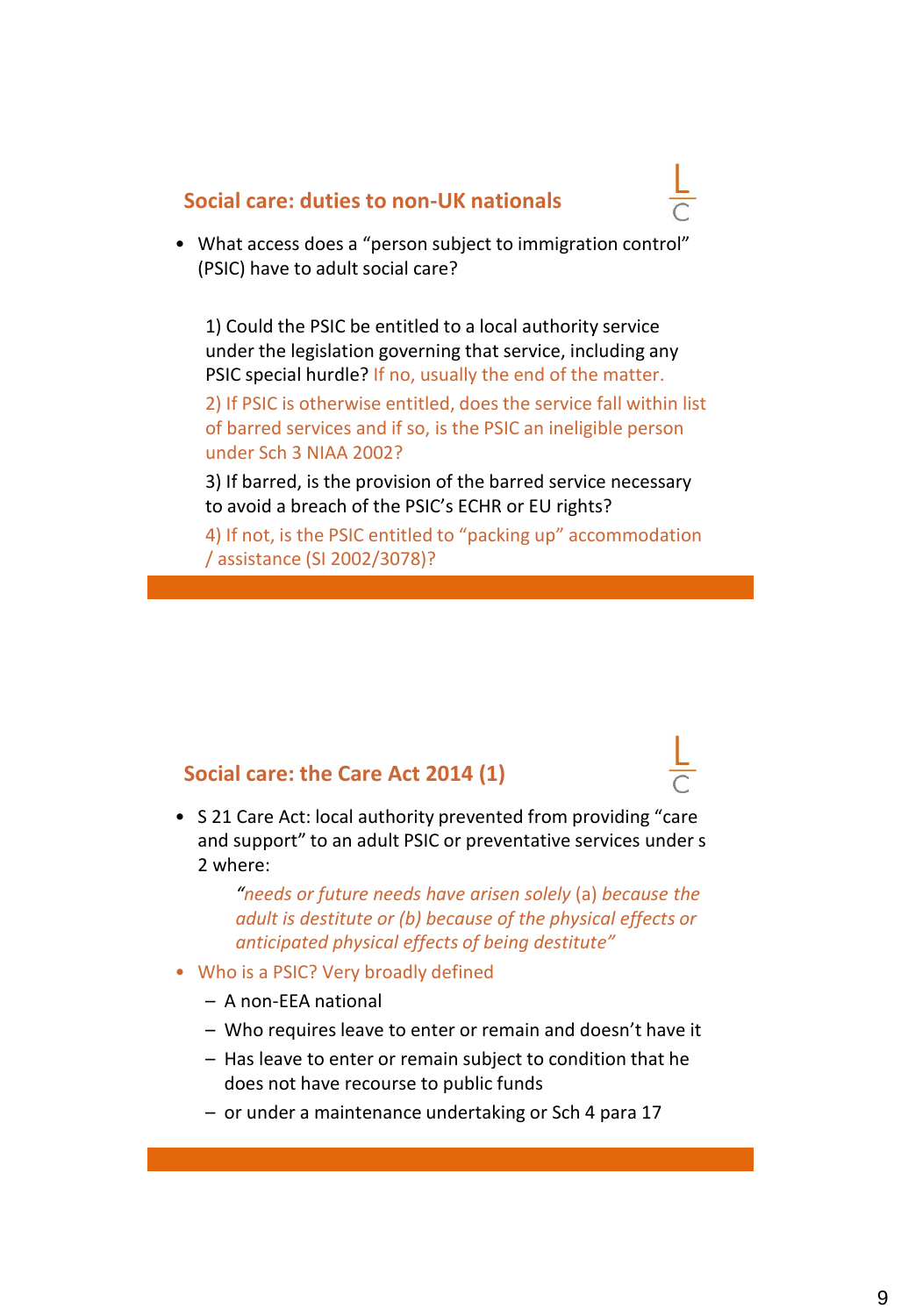### **Social care: the Care Act 2014 (2)**



- But how far does this restrict services which can be provided?
- Duty under s 18 could not arise unless applicant satisfied eligibility criterion in regulation 2 i.e. needs only eligible if arise from "a physical or mental impairment or illness" and "as a consequence there is, or is likely to be, a significant impact on the adult's well-being"
- So difficult to see that an eligible need would ever arise as a result of destitution in any event

### **Social care: the Care Act 2014 (3)**

- How far does this restrict type of services which can be provided?
- Under predecessor s 21 National Assistance Act, local authorities not obliged to provide accommodation alone in any event: *SL v Westminster* [2013] UKSC 27
- Accommodation only in conjunction with care that was normally provided in a home and would be effectively useless if no home provided;
- Same approach taken so far under Care Act 2014: *R (SG) Haringey LBC* [2015] EWHC 2579 and *R (GS) v Camden* [2016] EWHC 1762 (Admin)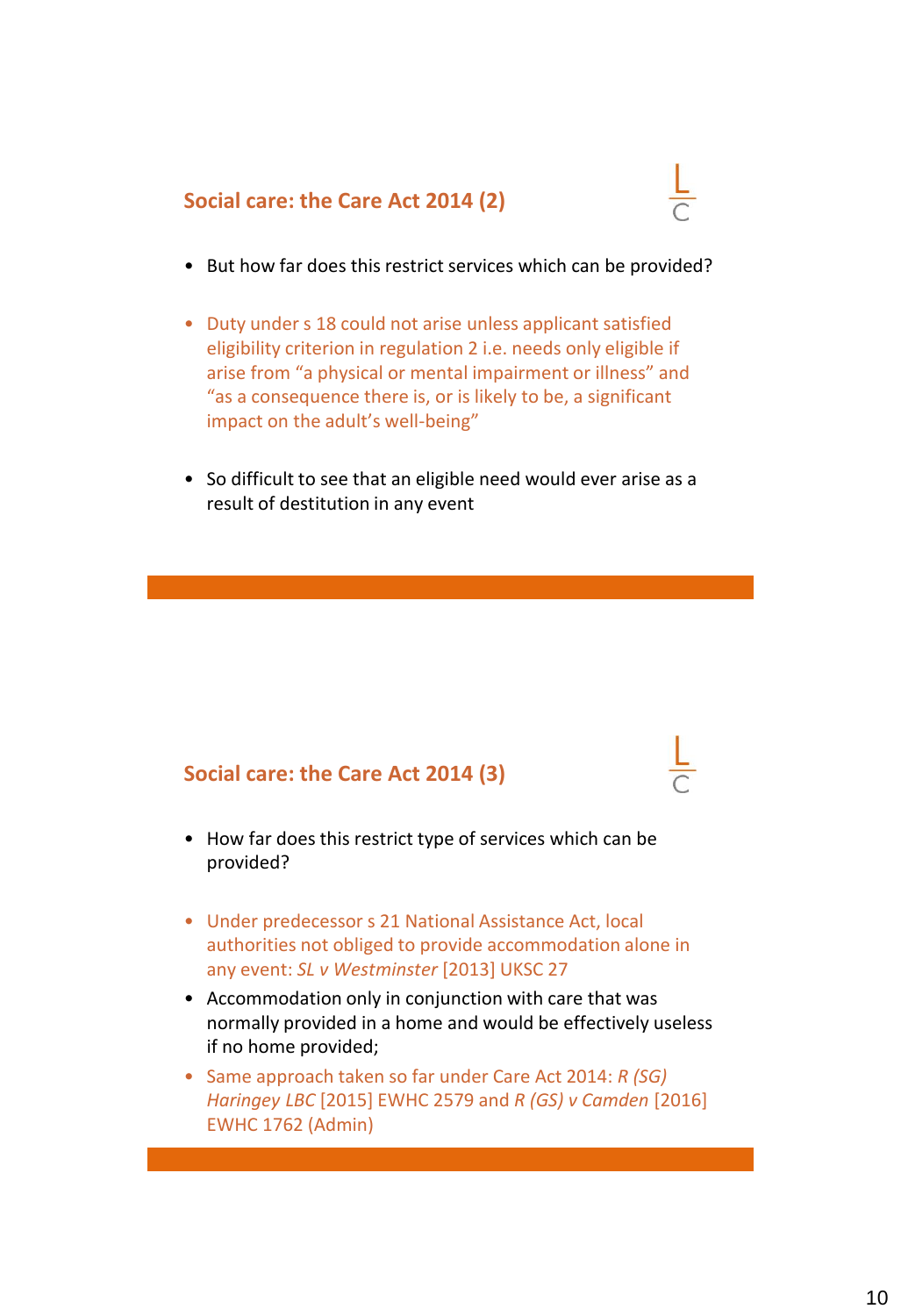### **Social care: the statutory bar**

- Sch 3 of the NIAA 2002 creates a statutory bar preventing:
	- Local authority duties arising in relation to
	- certain classes of persons (Sch 3 paras  $4 7A$ )
	- in relation to certain classes of services (Sch 3 para 1) encompassing social care services
- But, this *"does not prevent the exercise of a power or the performance of a duty if, and to the extent that, its exercise of performance is necessary for the purpose of avoiding a breach" of ECHR or EU treaty rights":* Sch 3 para 3
- Recent case where breach of Art 3 if no accomm provided under Localism Act 2011: *R (GS) v Camden* [2016] EWHC 1762

### **Social care: which provisions are covered?**

- Statutory bar:
	- Ss 17, 23C, 23CA, 24A or 24B Children Act 1989 (adults)
	- S 188(3) or 204(4) Housing Act 1996 (accommodation pending review or appeal)
	- S 2 Local Government Act 2000 (well-being)
	- S 1 Localism Act 2011 (general power)
	- Immigration and Asylum Act 1999
	- Part 1 of the Care Act 2014 (care and support)
	- Specific duties under Northern Irish, Scottish and Welsh legislation (see Sch 3 para 1)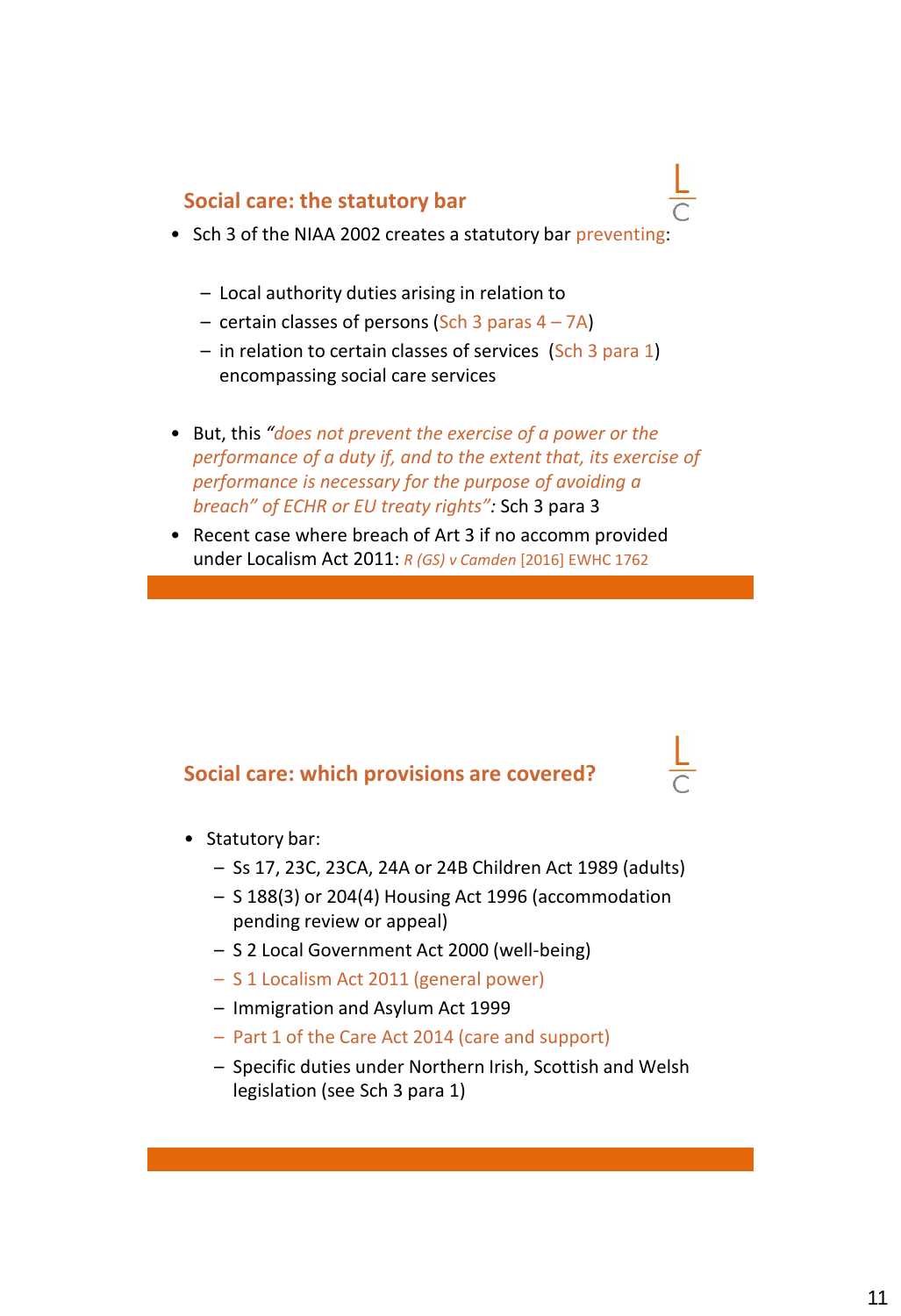### **Social care – who is subject to the bar?**



- Persons (or dependents of persons) with refugee status abroad – Sch 3 para 4
- EEA nationals (or dependents of EEA nationals) (Sch 3 para 5)
- Failed asylum seekers who have failed to co-operate with removal directions (Sch 3 para 6)
- Persons in the UK in breach of immigration laws (s 50A BNA 1981), unless they are asylum seekers (Sch 3 para 7)
- Failed asylum seekers with dependent children who have been certified by the SoS as failing without reasonable excuse to take reasonable steps to leave the UK (Sch 3 para 7A)

### **Care Act / statutory bar– where are we?**



- Local authorities have power to provide accommodation plus support under the Care Act 2014 to:
- asylum seekers and other PSICs not covered by statutory bar
- failed asylum seekers and others PSICs (e.g. EEA nationals) covered by the bar where it may be necessary to provide support to avoid a breach of their ECHR / EU law rights
- IF they have an otherwise eligible need (impairment / wellbeing)
- And only where*:*
- they need care and support normally provided in a home or that would effectively useless if the applicant had no home
- But not if those needs have only arisen from destitution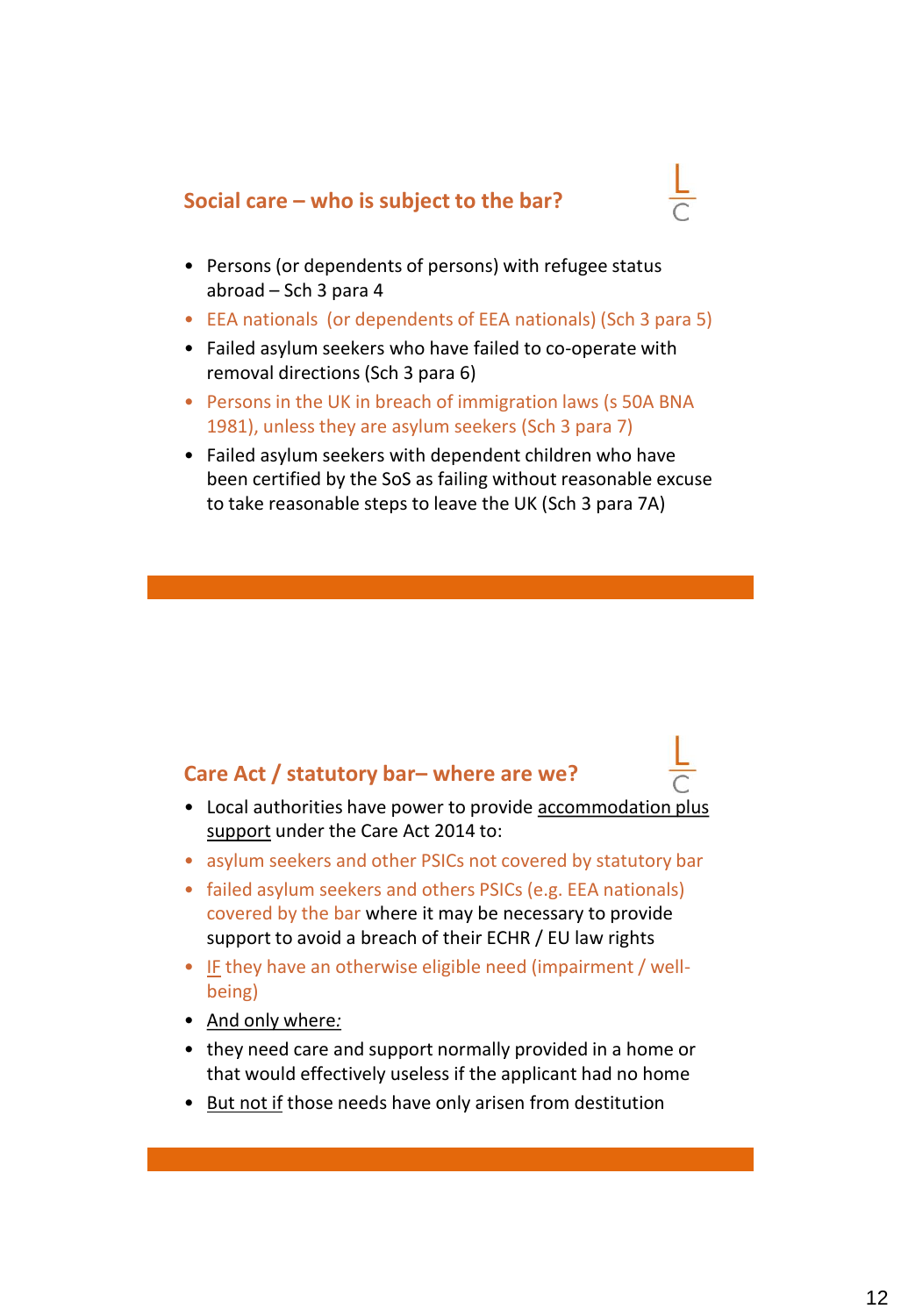### **Overlapping cases: asylum seekers**



- Asylum support under ss 95/96 Immigration Act (for asylum seekers or failed asylum seekers with dependent children: s 122), or s 4 support (for destitute failed asylum seekers):
	- residual i.e. only where the local authority not providing accommodation and support for the adult
	- Accommodation and "essential living needs" only
	- Special needs of children to be met by local authority under s 17 Children Act 1989

## **Other sources of support (non-asylum seekers)**

- S 17 Children Act 1989 Adults with dependent children awaiting Art 8 LTR decision (i.e. not asylum) who may be provided with accommodation and support under s 17 1989 Act
- NB if statutory bar applies, will need to demonstrate a breach of ECHR;
- See *Clue v Birmingham CC* [2010] EWCA Civ 460 a breach if:
	- Applicant would be pushed away from UK as a result of not having their basic needs met
	- Will be incompatible with their ECHR rights if outstanding application not "*manifestly hopeless"*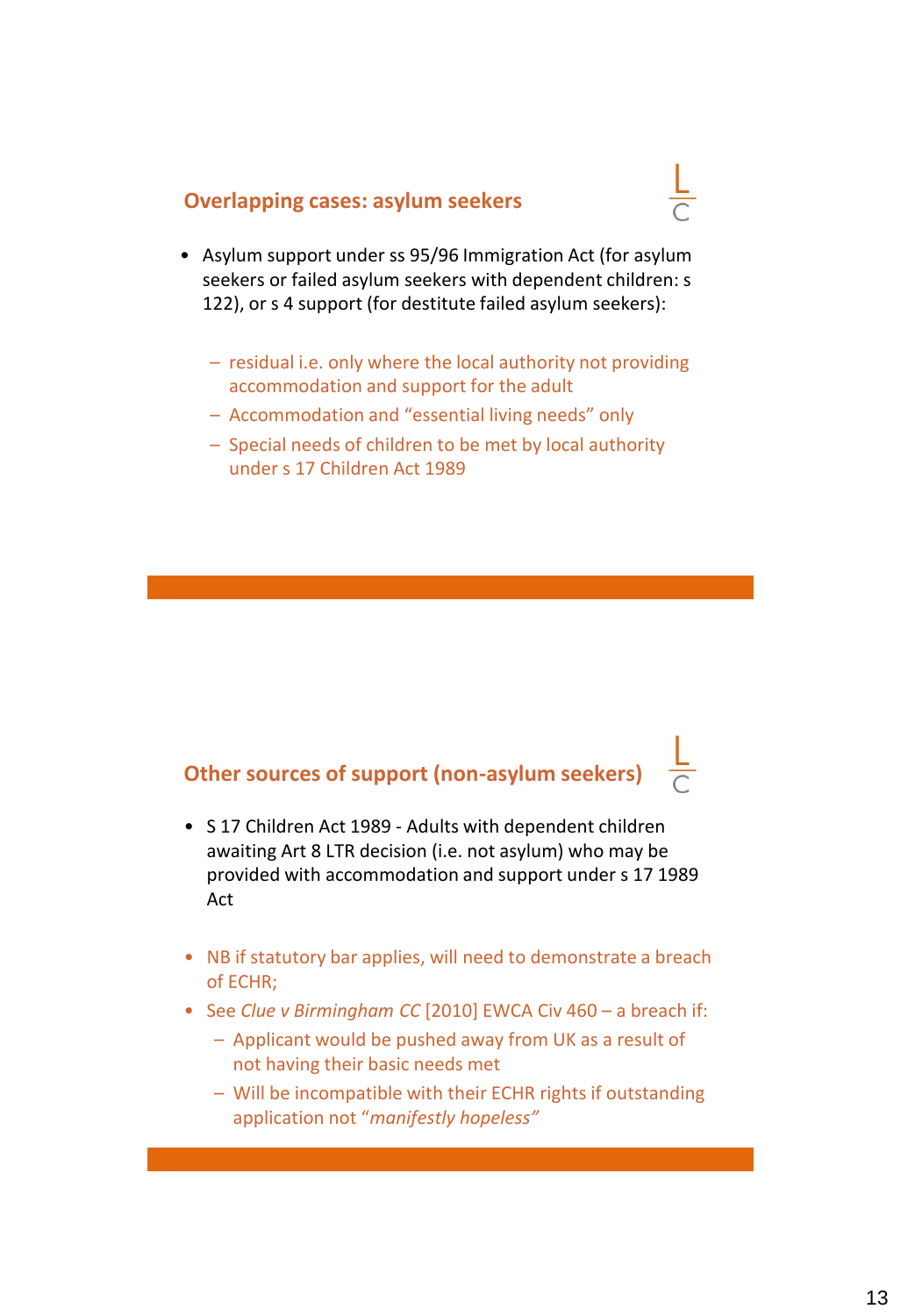# **Other sources of support: Localism Act 2011**



- *GS v Camden* [2016] EWHC 1762
- Wheelchair-bound woman with mental health problems
- Court found no power under Care Act 2014 because need was for accommodation alone and not care & support (*SL /SG*)
- Statutory bar applied to s 1 Localism Act 2011 so Camden no power to provide any accommodation unless a ECHR breach
- However, Court held that failing to provide Ms GS with accommodation would give rise to a Art 3 *Limbuela -* breach because:
	- Extreme vulnerability if no accommodation
	- Impacts on physical and mental health

### **Children – in brief**

- 
- Unaccompanied minors = accommodation s 20 CA 1989
- After age 18, local authority support under "children leaving care" machinery up to age 21, longer if supported by LA into training /education
- Children in need + their families s 17 Children Act 1989
- Asylum support children of asylum seeking families / failed asylum seekers living will be accommodated under the asylum support scheme and local authority will meet any special needs the children may have under s 17 Children Act 1989
- Schedule 3 NAI statutory bar does not apply to children